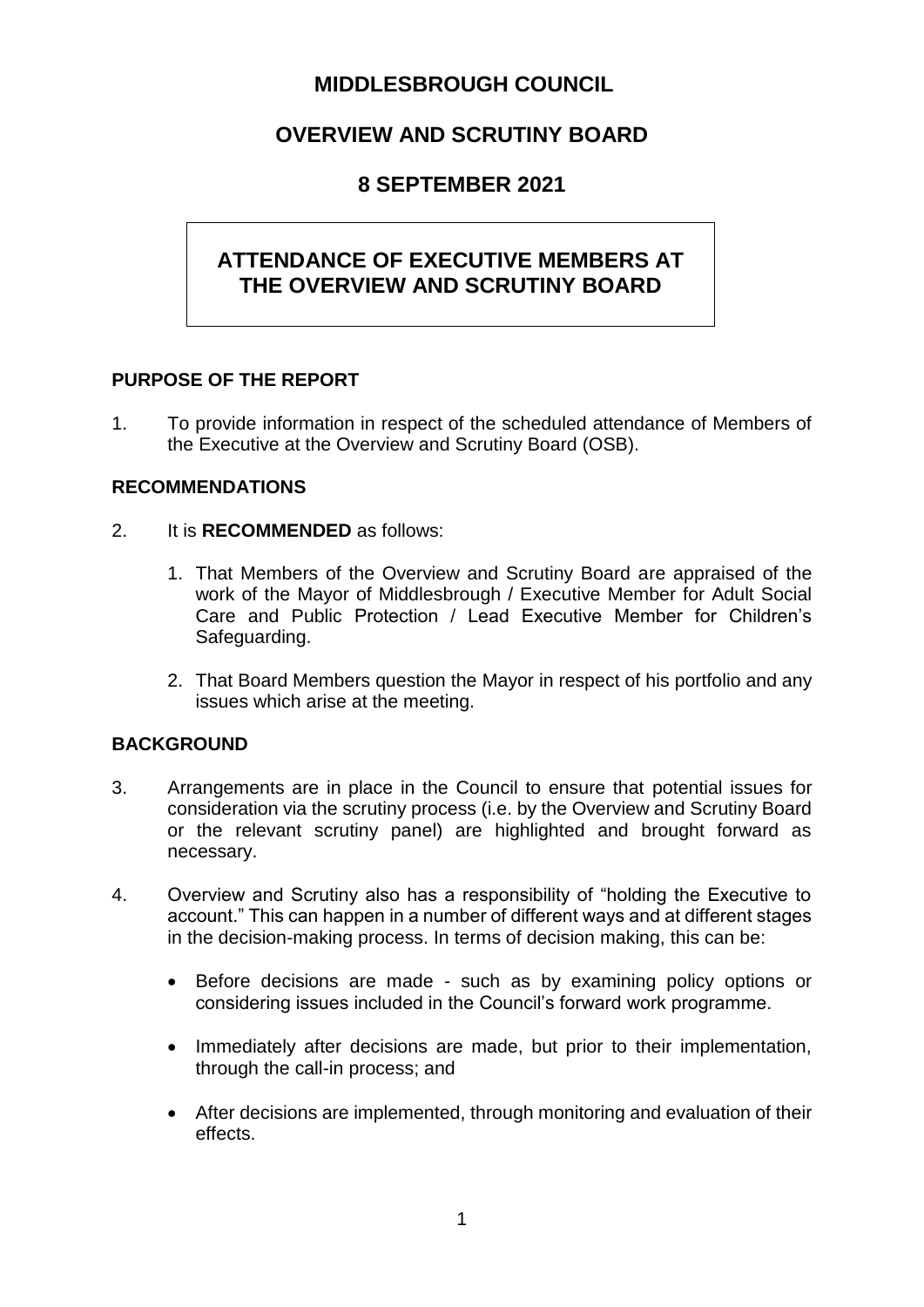- 5. Overview and Scrutiny can be involved in holding the Executive to account as a whole, by using the methods outlined in the preceding paragraph, or on an individual basis. The OSB's role in this area has been strengthened in recent years, with arrangements having been made for individual Members of the Executive to attend OSB.
- 6. This has given OSB Members the opportunity to hear directly from each Executive Member on matters such as their aims and aspirations, progress made, objectives and priorities and also any emerging issues or pressure areas relating to their portfolio.
- 7. The process has also presented an opportunity for OSB to highlight and question any issues of concern or difficulty (for example in respect of service areas where targets have not been reached or where objectives have not been achieved) and to question what action will be taken to address such issues.
- 8. Arrangements have been made for Mayor Preston to be in attendance at today's meeting. Details of the relevant portfolios are attached at **Appendix 1**.

## **BACKGROUND PAPERS**

9. There were no background papers used in the preparation of this report.

**Contact Officer:**  Caroline Breheny Democratic Services Telephone: 01642 729752(direct line) e mail: caroline\_breheny@middlesbrough.gov.uk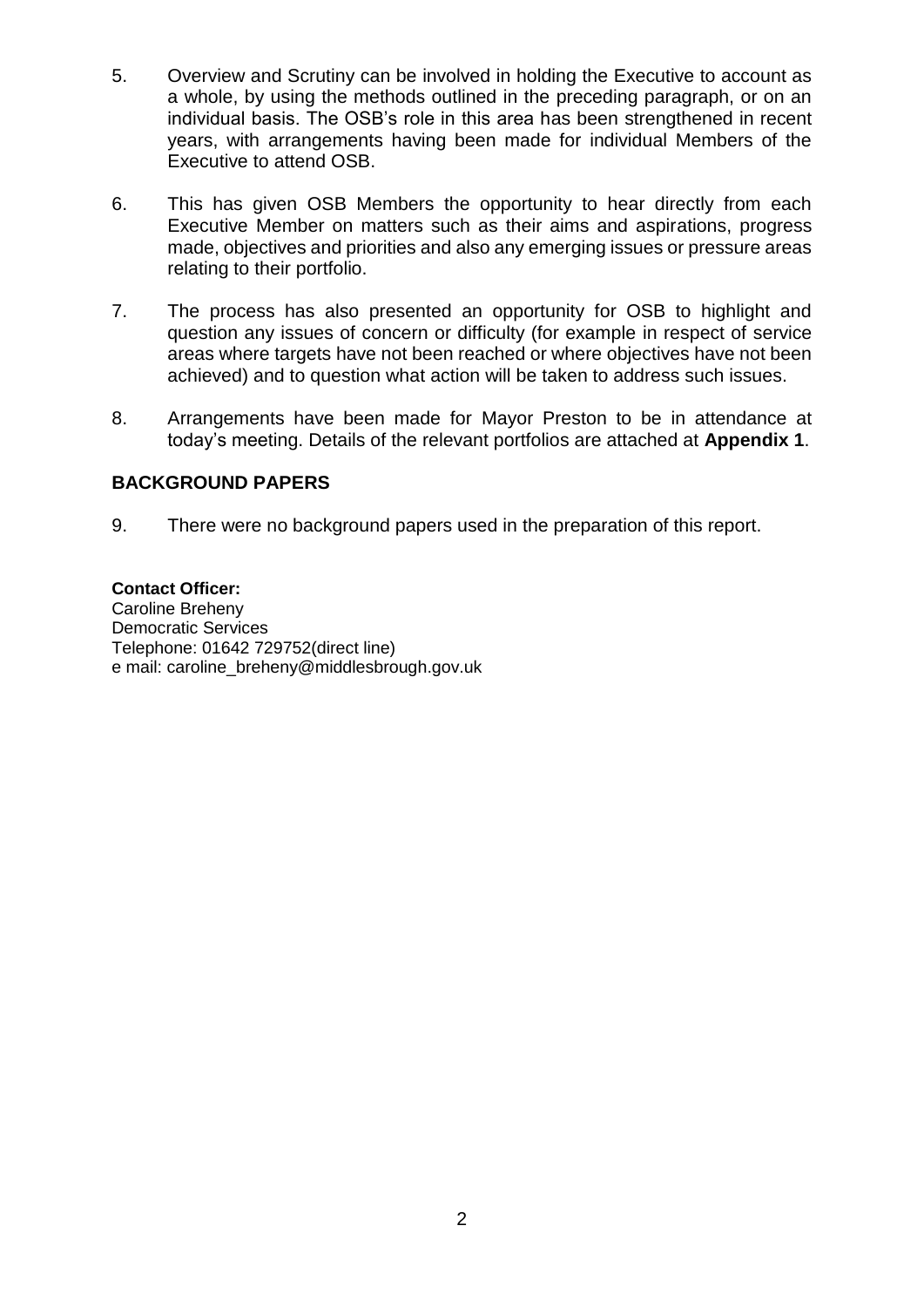| <b>Executive Portfolio:</b> | The Elected Mayor of Middlesbrough and Executive Member<br>for Adult Social Care and Public Protection and Lead<br><b>Executive Member for Children's Safeguarding</b> |  |
|-----------------------------|------------------------------------------------------------------------------------------------------------------------------------------------------------------------|--|
| <b>Portfolio Holder:</b>    | <b>Andy Preston</b>                                                                                                                                                    |  |
| <b>Lead Officer:</b>        | The Chief Executive                                                                                                                                                    |  |
| SCODE OF DODTEOUO           |                                                                                                                                                                        |  |

## **SCOPE OF PORTFOLIO**

The Mayor has overall Executive responsibility for all Policy Framework documents, although individual Executive Members take the lead for those documents which may come under their respective portfolios. The Mayor has overall responsibility for delivering the Mayor's Priorities and associated initiatives.

#### **Service areas and Functions**

The Mayor has overall responsibility for executive functions together with those general responsibilities detailed above. Service responsibilities have been delegated to the Executive Councillors.

The Mayor is the Council's representative to the Combined Authority and will sit in the Tees Valley Combined Authority.

The Mayor (or whoever he decides to nominate) to exercise the Council's rights as a shareholder in BCCP Limited on behalf of the Teesside Pension Fund.

The Mayor exercises the Council's rights as shareholder in MHomes (Middlesbrough) Limited.

The Mayor also has responsibility for the Armed Forces Covenant.

The Mayor also has responsibility for the portfolio of Adult Social Care and Public Protection. The Mayor has responsibility for the portfolio of Children's Safeguarding.

The Mayor is the first citizen of the town and will promote the town as a whole and act as a focal point for the community. He will also take precedence with regard to any civic duties but these may be delegated to the Chair/Vice-Chair of the Council.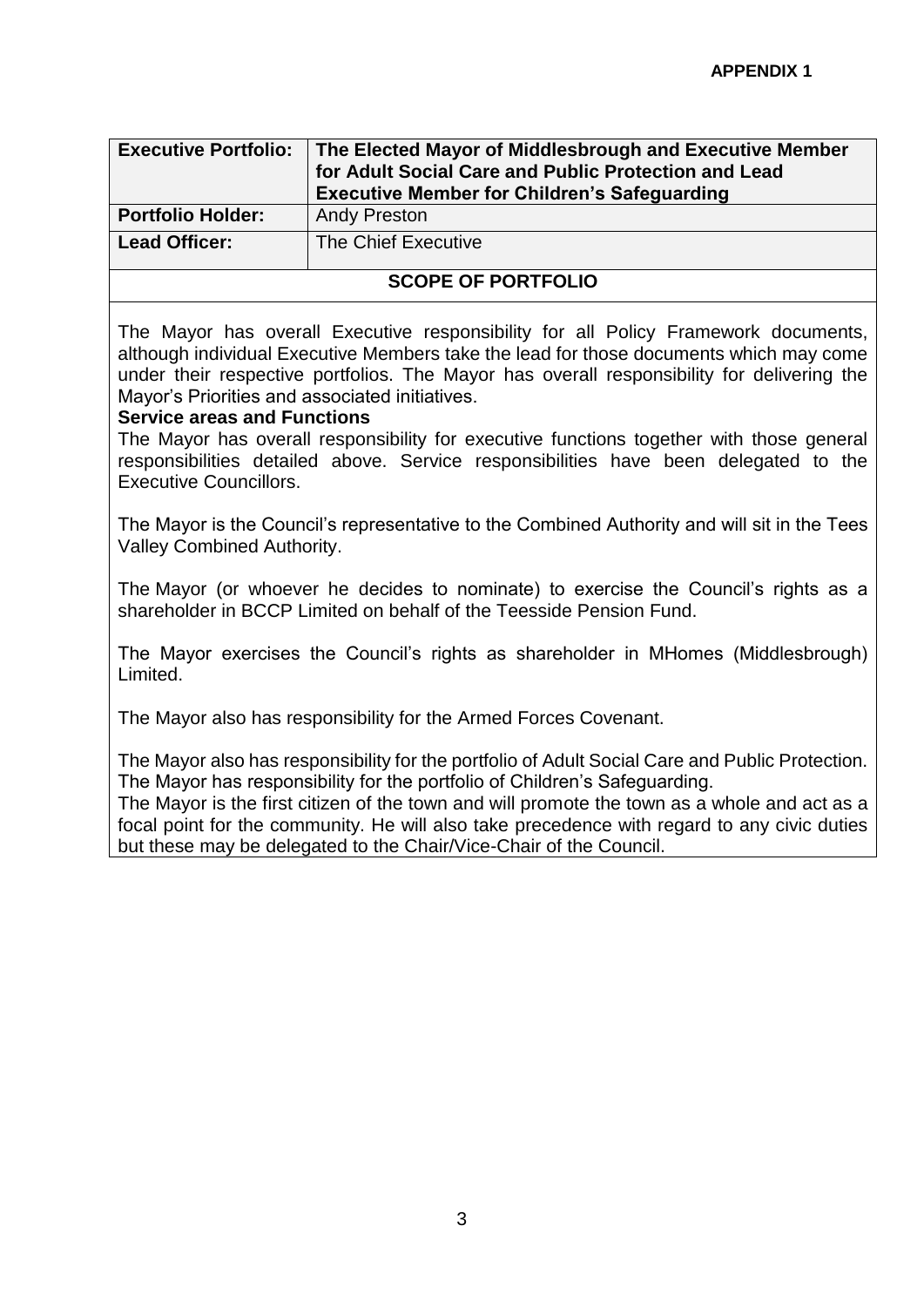| <b>Executive Portfolio:</b>                                                                                                                                                                                                                                                                                                                                                                                                                                                                                                                                                              | The Mayor (in respect of his portfolio of Children's<br>Safeguarding)                                                                                                                                                                                                                                                                                                                                                                                                                                                      |  |
|------------------------------------------------------------------------------------------------------------------------------------------------------------------------------------------------------------------------------------------------------------------------------------------------------------------------------------------------------------------------------------------------------------------------------------------------------------------------------------------------------------------------------------------------------------------------------------------|----------------------------------------------------------------------------------------------------------------------------------------------------------------------------------------------------------------------------------------------------------------------------------------------------------------------------------------------------------------------------------------------------------------------------------------------------------------------------------------------------------------------------|--|
| <b>Portfolio Holder:</b>                                                                                                                                                                                                                                                                                                                                                                                                                                                                                                                                                                 | <b>Andy Preston</b>                                                                                                                                                                                                                                                                                                                                                                                                                                                                                                        |  |
| <b>Lead Officer:</b>                                                                                                                                                                                                                                                                                                                                                                                                                                                                                                                                                                     | <b>Chief Executive, Director of Children's Services</b>                                                                                                                                                                                                                                                                                                                                                                                                                                                                    |  |
|                                                                                                                                                                                                                                                                                                                                                                                                                                                                                                                                                                                          | <b>SCOPE OF PORTFOLIO</b>                                                                                                                                                                                                                                                                                                                                                                                                                                                                                                  |  |
| <b>Policy Framework</b><br>$\bullet$<br>$\bullet$                                                                                                                                                                                                                                                                                                                                                                                                                                                                                                                                        | The Mayor will be the Lead Member for Children's Safeguarding, ensuring that our children<br>are protected, to safeguard their welfare and wherever possible, seek to enable or provide<br>a safe environment that reduces dependency on services, including the most<br>disadvantaged and vulnerable and their families and carers.<br>NHS Commissioning and Delivery Plans<br>Statutory guidance on the roles and responsibilities of the Director of Children's<br>Services and the Lead Member for Children's Services |  |
| General principles of UN convention on the rights of the child<br>$\bullet$<br>Children Act 1989<br>$\bullet$<br>Section 19 of the Children Act 2004<br>$\bullet$<br><b>National Standards for Youth Justice Services</b><br>$\bullet$<br>Children Act 2004<br>$\bullet$<br><b>Ofsted policy Framework</b><br>$\bullet$                                                                                                                                                                                                                                                                  |                                                                                                                                                                                                                                                                                                                                                                                                                                                                                                                            |  |
| <b>Other Plans and Strategies</b><br>Children's Services Improvement Plan<br><b>Corporate Parenting Strategy</b><br>Middlesbrough Safeguarding Children Board Business Plan<br>Looked After Children Strategy<br><b>MSCB Business Plan</b><br>Children and Young People's Plan<br><b>Children's Services Partnership</b><br>Statutory guidance on the roles and responsibilities of the Director of Children's<br>Services and the Lead Member for Children's Services<br><b>Youth Employment Strategy</b>                                                                               |                                                                                                                                                                                                                                                                                                                                                                                                                                                                                                                            |  |
| <b>Service Functions</b><br>Children's assessment and care planning teams<br>Looked after children / Children's homes<br>Children with disabilities<br><b>Fostering services</b><br>٠<br><b>Adoption services</b><br>$\bullet$<br>Leaving care services<br>٠<br>Independent review<br>٠<br>Quality improvement<br>$\bullet$<br><b>Advisory Service</b><br>Early Help / Family Casework / Partnership Early Help/Early Help Hub<br>$\bullet$<br>Participation (Youth Voice/Parliament)<br>School Readiness (including Children's Centres)<br><b>Work Readiness (NEET)</b><br>Partnerships |                                                                                                                                                                                                                                                                                                                                                                                                                                                                                                                            |  |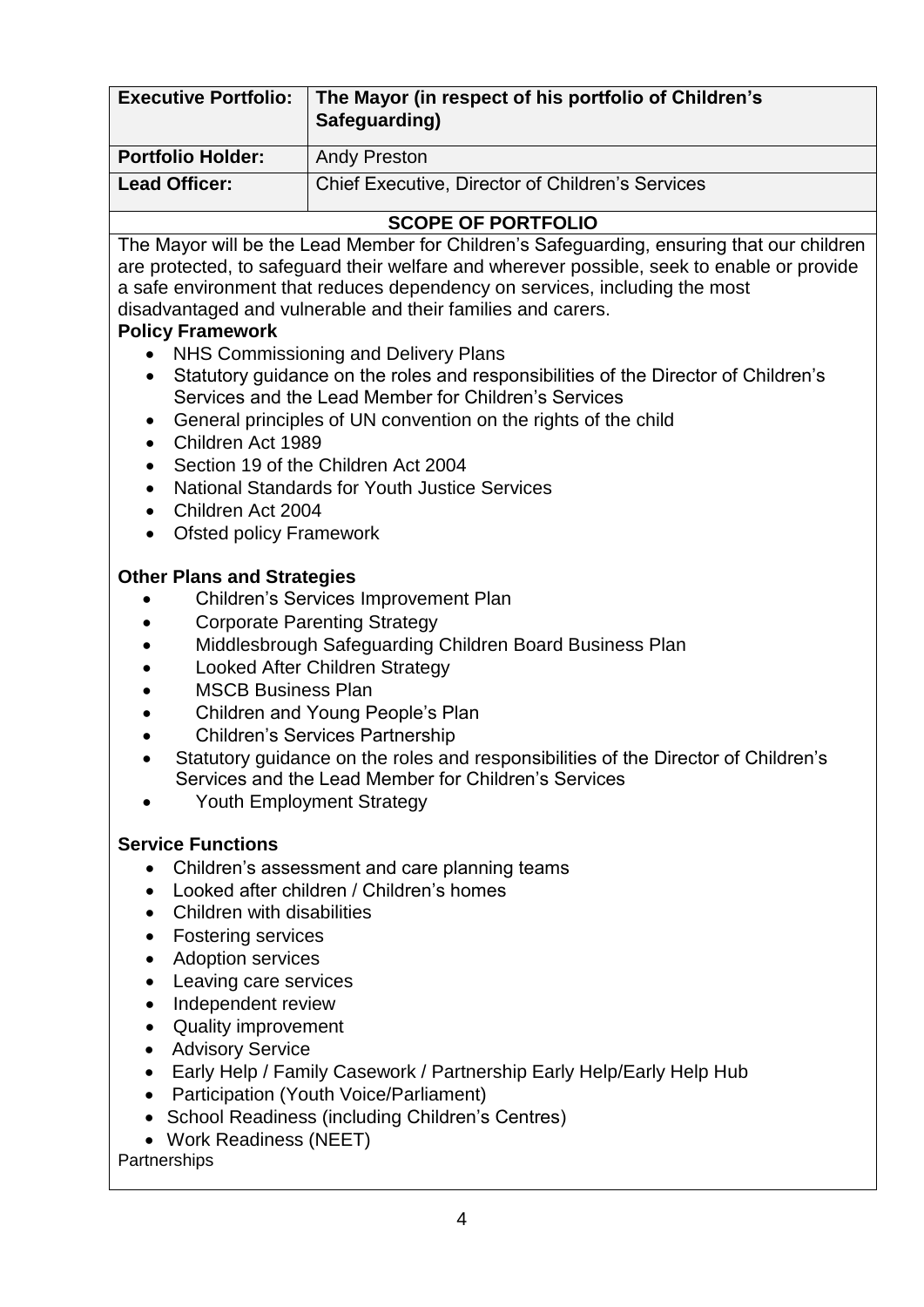- Risk and Resilience/ Vulnerable Exploited Missing and Trafficked Groups
- Multi agency safeguarding arrangements / Local Safeguarding Children's Board
- Strategic and operational partnerships to improve outcomes for young people (e.g. Children's Trust)
- Children's Safeguarding Strategic Leaders Group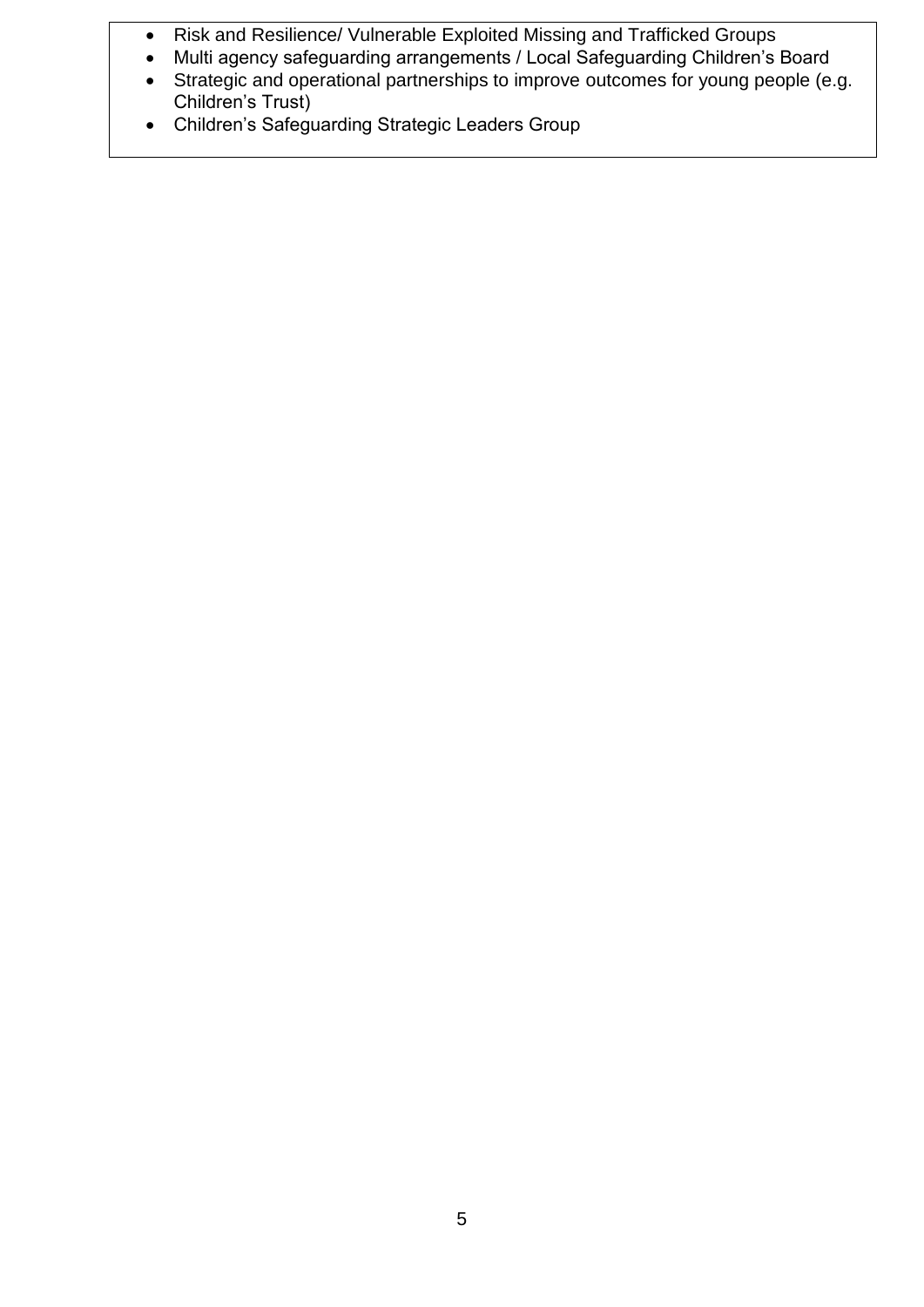| <b>Executive Portfolio:</b> | The Mayor (in respect of his portfolio of Adult Social Care and |
|-----------------------------|-----------------------------------------------------------------|
|                             | <b>Public Protection)</b>                                       |
| <b>Portfolio Holder:</b>    | <b>Andy Preston</b>                                             |
| <b>Lead Officer:</b>        | • Director of Adult Social Care and Health Integration          |
|                             | • Director of Public Health and Public Protection               |
| <b>SCOPE OF PORTFOLIO</b>   |                                                                 |

The Mayor will take the lead on the delivery of the Mayor's Priorities with regard to ensuring vulnerable adults are protected and pushing forward on the dementia-friendly agenda.

- People with disabilities (adults)
- Elderly and frail people
- People with Learning Disabilities and Mental Health conditions (adults)
- Adults with Social Care needs
- Carer Support
- Public Health
- Health Service Quality
- Health Protection
- Health Improvement
- Public Protection
- Welfare Reform

## **Policy Framework**

- Care Act 2014
- Mental Capacity Act 2005
- Think Local Act Personal, The Direction for Social Care Services
- Health and Social Care Reform.
- Health and Well Being Strategy
- NHS Commissioning and Delivery Plans Local, Regional and National
- Public Health England Plans Local, Regional and National
- Statement of Principle Gambling (2005 Act)
- Licensing Authority Policy Statement 2003 Act

## **Other Plans and Strategies**

- Supporting People Strategy
- Better Care, Higher Standards
- Prevention Strategy
- National Health Service Plan
- Older Peoples' Strategy
- Physical Disabilities Strategy
- Social Services' Equalities Plan
- Social Services' Care Service Plan
- Mental Health Strategy
- Mental Health Champion
- Learning Disabilities Strategy
- No Secrets, Protection of Vulnerable Adults from Abuse
- Joint Strategic Needs Assessment
- NHS Health Check programme
- Middlesbrough Health and Wellbeing Strategy
- Public health advice to NHS commissioners
- Comprehensive sexual health services
- Health protection incidents, outbreaks, emergencies and hazards